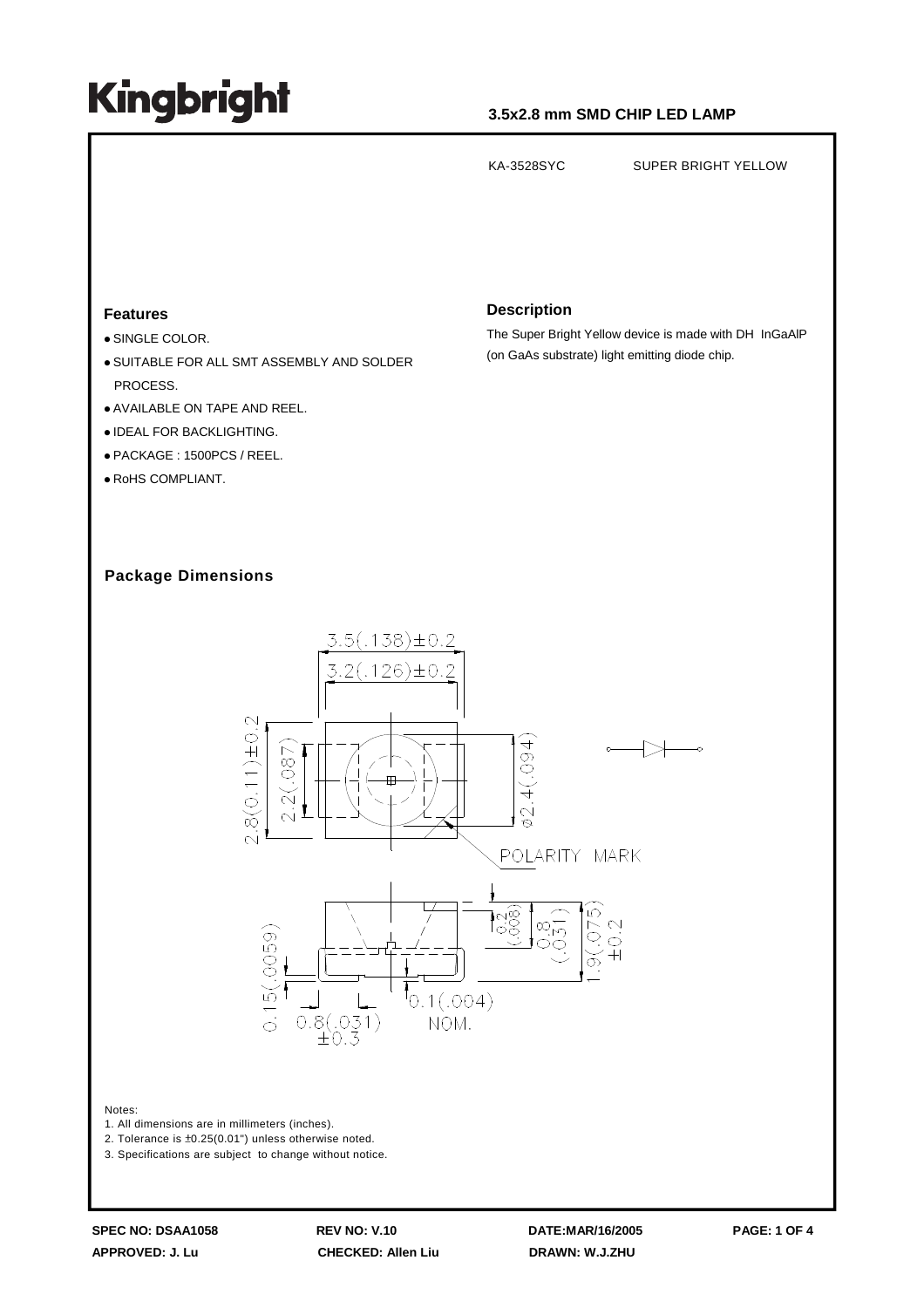| <b>Selection Guide</b> |                               |                    |                    |      |                  |  |  |  |  |
|------------------------|-------------------------------|--------------------|--------------------|------|------------------|--|--|--|--|
| Part No.               | <b>Dice</b>                   | Lens Type          | Iv (mcd)<br>@ 20mA |      | Viewing<br>Angle |  |  |  |  |
|                        |                               |                    | Min.               | Typ. | 201/2            |  |  |  |  |
| KA-3528SYC             | SUPER BRIGHT YELLOW (InGaAIP) | <b>WATER CLEAR</b> | 36                 | 120  | $120^\circ$      |  |  |  |  |

Note:

1. θ1/2 is the angle from optical centerline where the luminous intensity is 1/2 the optical centerline value.

#### **Electrical / Optical Characteristics at TA=25°C**

| Symbol               | <b>Parameter</b>         | <b>Device</b>       | Typ. | Max. | <b>Units</b> | <b>Test Conditions</b> |
|----------------------|--------------------------|---------------------|------|------|--------------|------------------------|
| $\lambda$ peak       | Peak Wavelength          | Super Bright Yellow | 590  |      | nm           | $IF=20mA$              |
| λD                   | Dominant Wavelength      | Super Bright Yellow | 588  |      | nm           | $I = 20mA$             |
| $\Delta \lambda$ 1/2 | Spectral Line Half-width | Super Bright Yellow | 28   |      | nm           | $IF=20mA$              |
| С                    | Capacitance              | Super Bright Yellow | 25   |      | рF           | $VF=0V$ : $f=1MHz$     |
| VF                   | <b>Forward Voltage</b>   | Super Bright Yellow | 2.0  | 2.5  | V            | $IF=20mA$              |
| <b>IR</b>            | <b>Reverse Current</b>   | Super Bright Yellow |      | 10   | uA           | $V_R = 5V$             |

#### **Absolute Maximum Ratings at TA=25°C**

| <b>Parameter</b>              | <b>Super Bright Yellow</b> | <b>Units</b> |  |
|-------------------------------|----------------------------|--------------|--|
| Power dissipation             | 125                        | mW           |  |
| DC Forward Current            | 50                         | mA           |  |
| Peak Forward Current [1]      | 150                        | mA           |  |
| Reverse Voltage               | 5                          |              |  |
| Operating/Storage Temperature | -40°C To $+85^{\circ}$ C   |              |  |

Note:

1. 1/10 Duty Cycle, 0.1ms Pulse Width.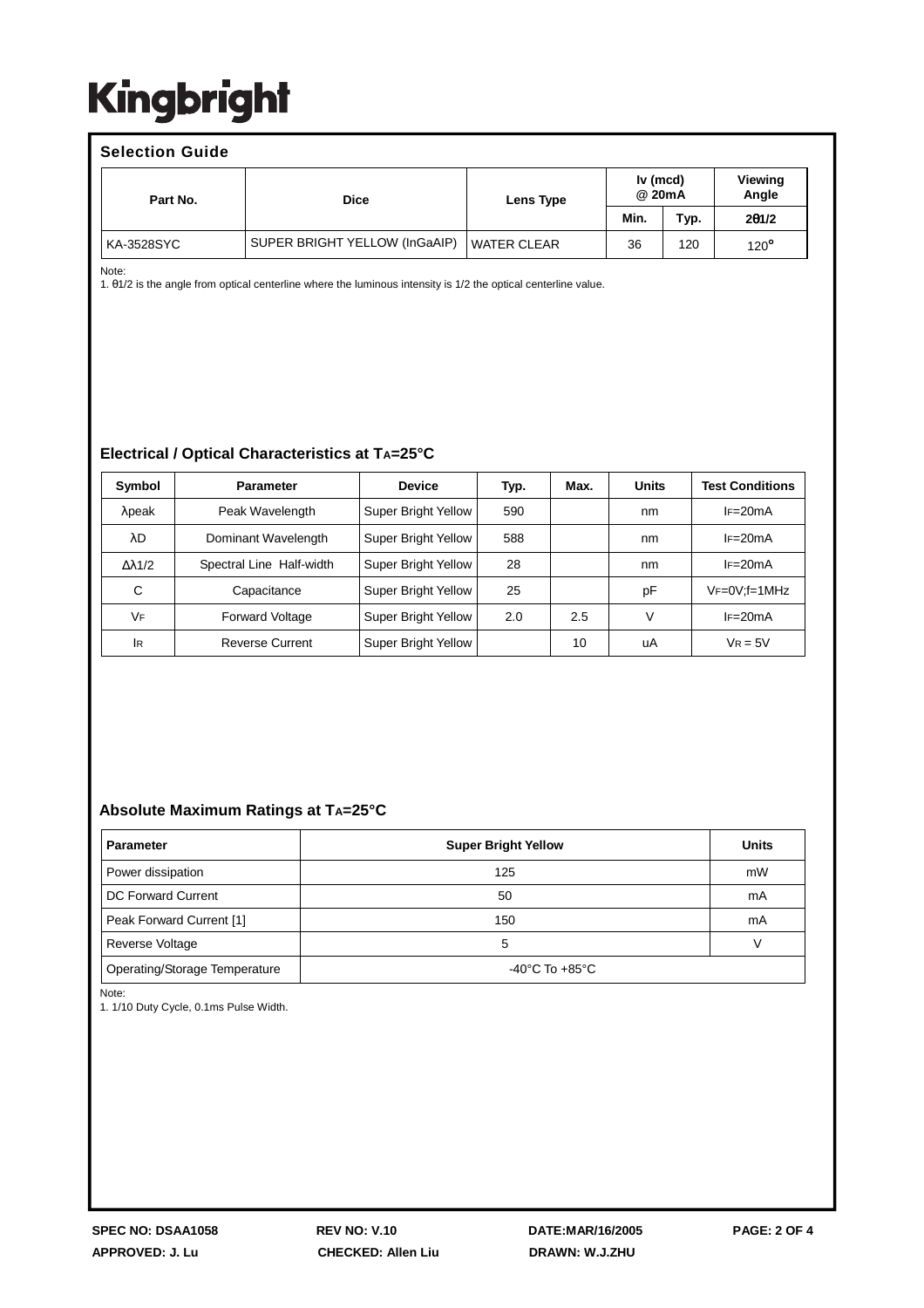